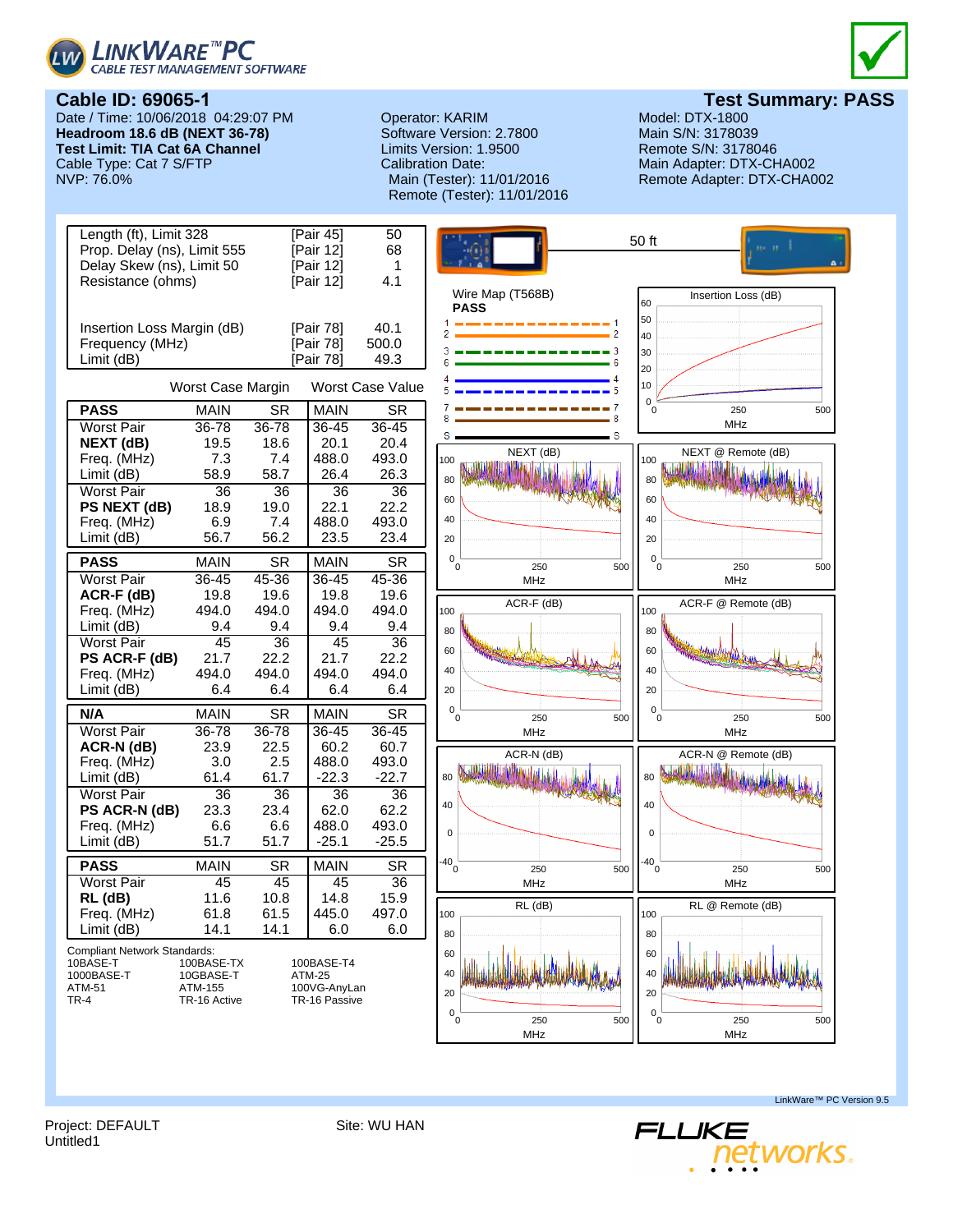



Date / Time: 10/06/2018 04:33:12 PM **Headroom 20.5 dB (NEXT 36-45) Test Limit: TIA Cat 6A Channel** Cable Type: Cat 7 S/FTP<br>NVP: 76.0%

## Operator: KARIM Model: DTX-1800<br>
Software Version: 2.7800 Main S/N: 3178039 Software Version: 2.7800 Limits Version: 1.9500 Remote S/N: 3178046 Calibration Date: Main Adapter: DTX-CHA002 Remote (Tester): 11/01/2016



**Test Summary: PASS**<br>Model: DTX-1800

Remote Adapter: DTX-CHA002



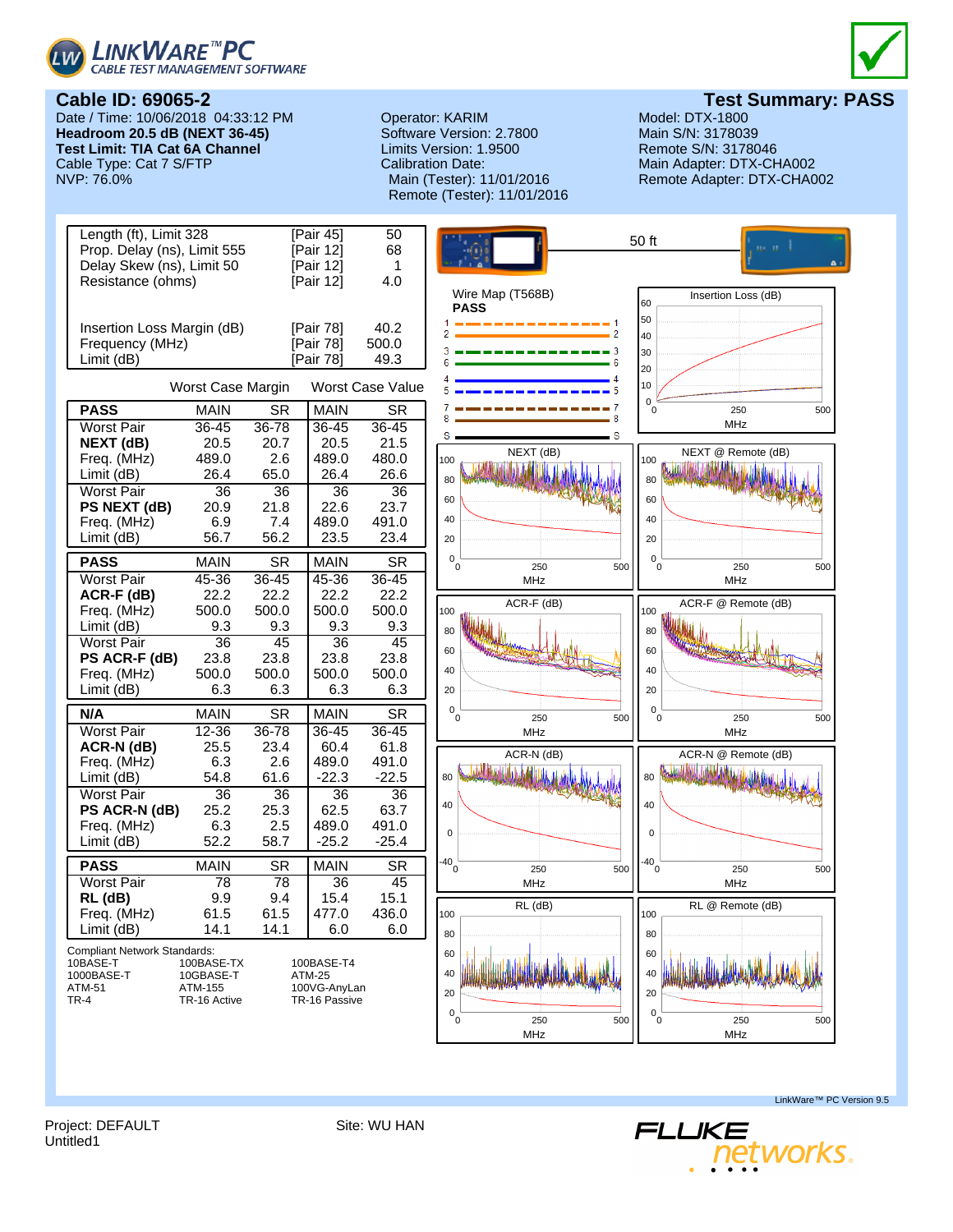

**Cable ID: 69065-3**

Cable Type: Cat 7 S/FTP<br>NVP: 76.0%



Software Version: 2.7800 Date / Time: 10/06/2018 04:34:02 PM **Headroom 19.2 dB (NEXT 36-45) Test Limit: TIA Cat 6A Channel**

**Test Summary: PASS**<br>Model: DTX-1800 Operator: KARIM Model: DTX-1800<br>
Software Version: 2.7800 Main S/N: 3178039 Limits Version: 1.9500 Remote S/N: 3178046 Calibration Date: Main Adapter: DTX-CHA002 Remote Adapter: DTX-CHA002



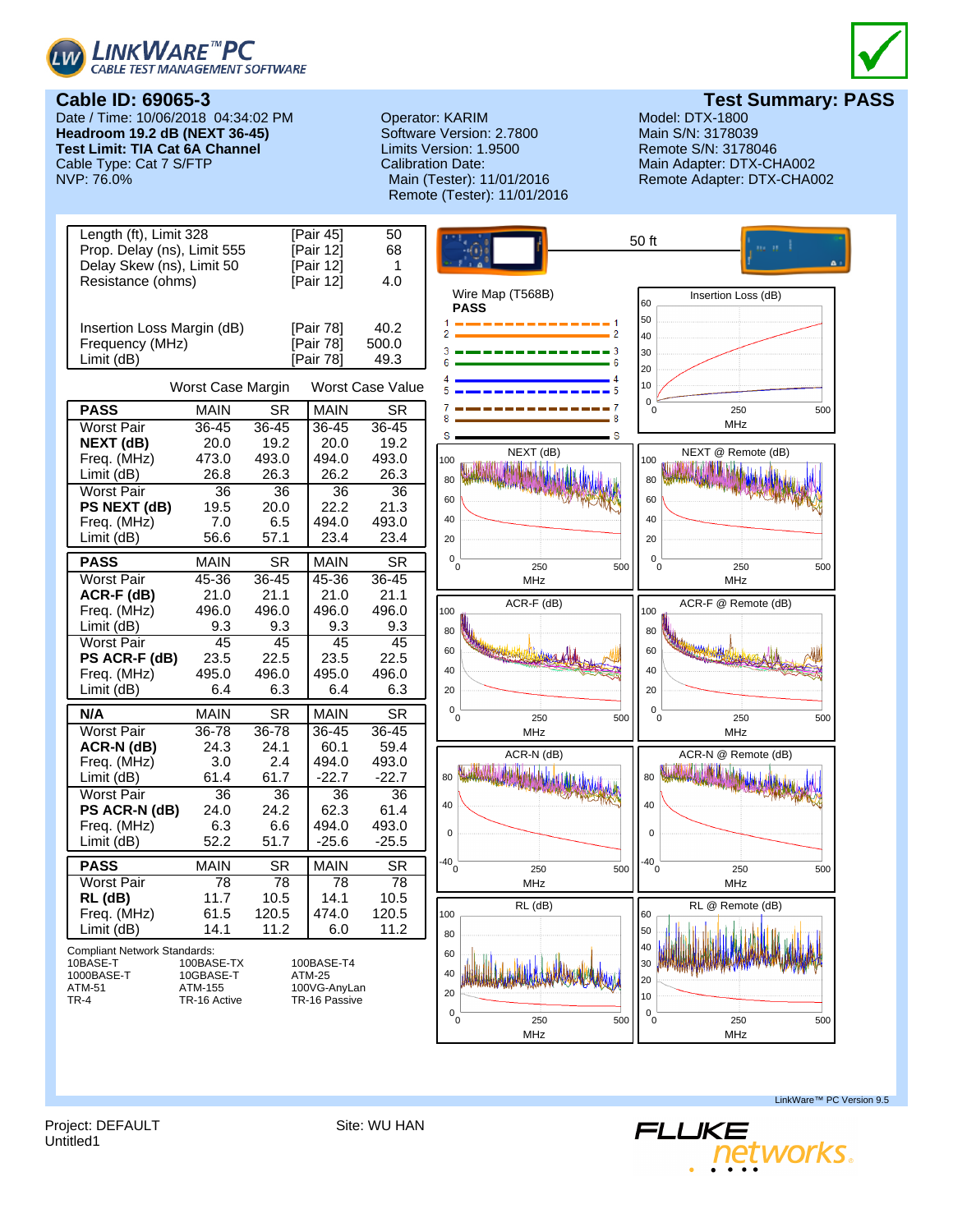



**Cable ID: 69065-4** Date / Time: 10/06/2018 04:36:28 PM **Headroom 10.1 dB (NEXT 12-36) Test Limit: TIA Cat 6A Channel** Cable Type: Cat 7 S/FTP<br>NVP: 76.0%

## Operator: KARIM Model: DTX-1800<br>
Software Version: 2.7800 Main S/N: 3178039 Software Version: 2.7800 Limits Version: 1.9500 Remote S/N: 3178046 Calibration Date: Main Adapter: DTX-CHA002 Remote (Tester): 11/01/2016



**Test Summary: PASS**<br>Model: DTX-1800

Remote Adapter: DTX-CHA002



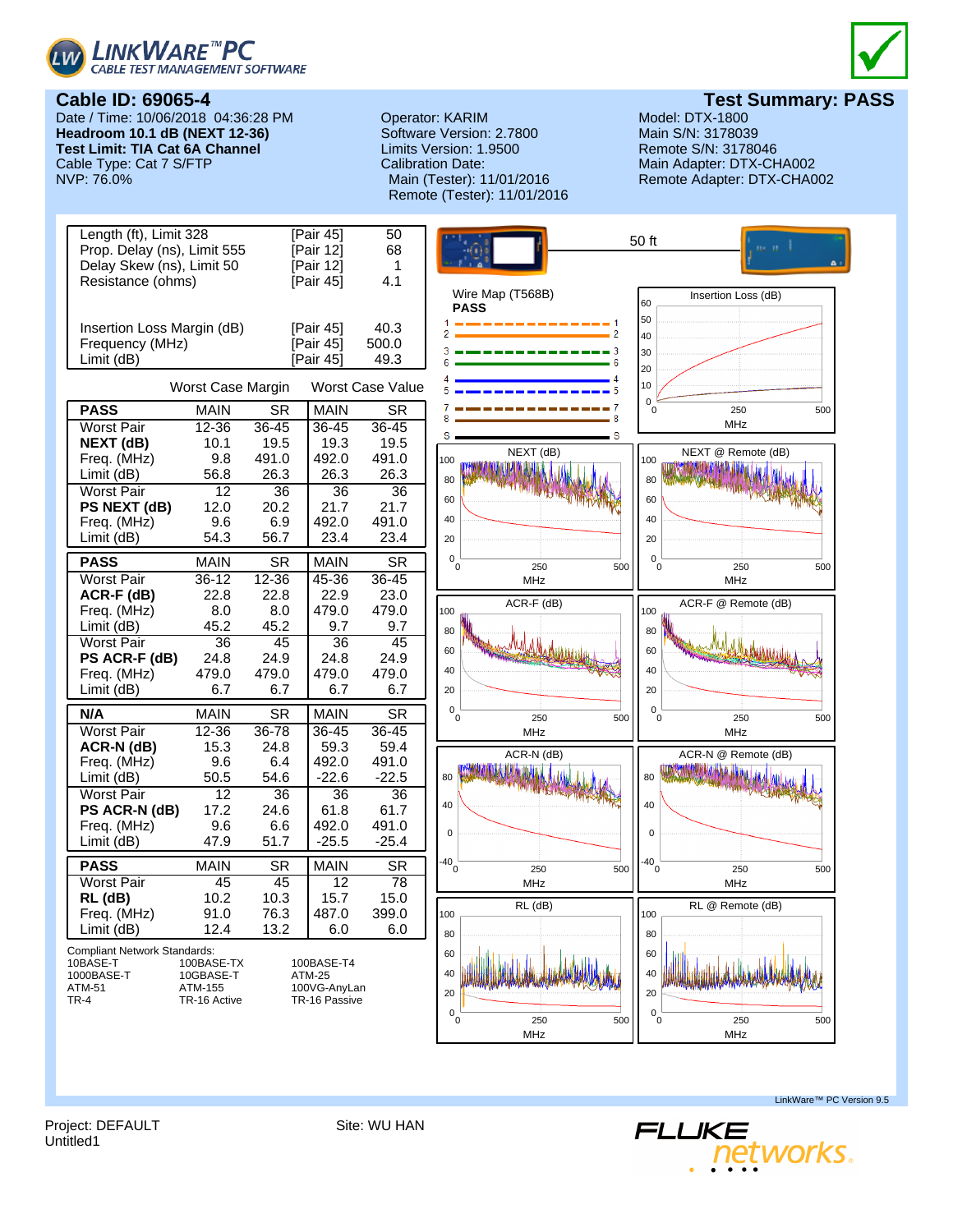



Date / Time: 10/06/2018 04:38:27 PM **Headroom 19.4 dB (NEXT 36-45) Test Limit: TIA Cat 6A Channel** Cable Type: Cat 7 S/FTP<br>NVP: 76.0%

## Operator: KARIM Model: DTX-1800<br>
Software Version: 2.7800 Main S/N: 3178039 Software Version: 2.7800 Limits Version: 1.9500 Remote S/N: 3178046 Calibration Date: Main Adapter: DTX-CHA002 Remote (Tester): 11/01/2016



**Test Summary: PASS**<br>Model: DTX-1800

Remote Adapter: DTX-CHA002